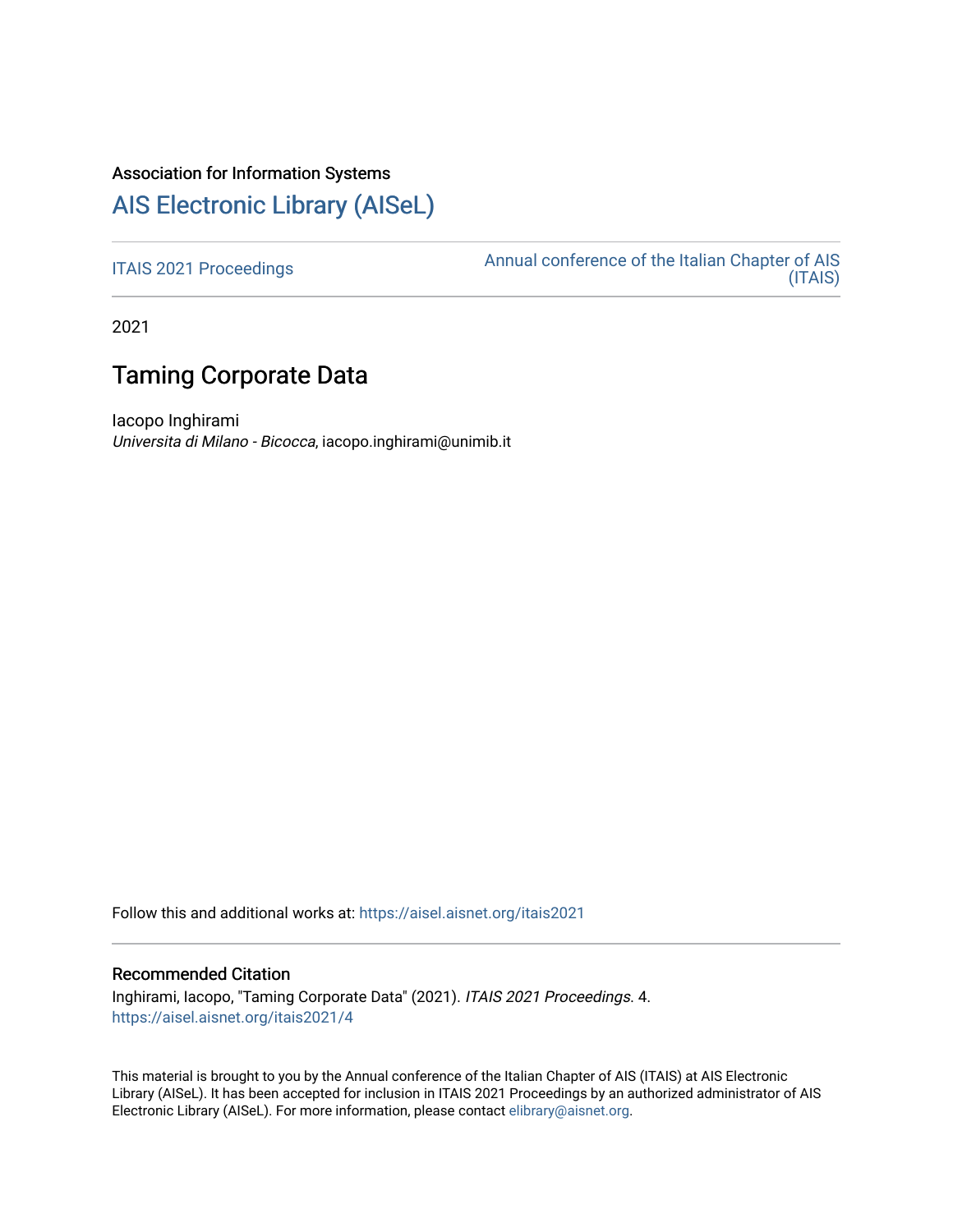# **Taming Corporate Data**

Iacopo Ennio Inghirami

University of Milano-Bicocca, Italy iacopo.inghirami@unimib.it

**Abstract.** Today, every company is faced with a large amount of data that reaches it through multiple communication channels. To "tame" these data, the company (1) needs to carefully consider the data it receives to decide what to do with it; (2) must evaluate which procedures and tools to use; (3) must invest in Human Resources to manage data and information. We need new facilities to implement, we need new professionals, the Chief Data Officer and the Data Scientist, we need to increase final user knowledge by means of Data Literacy.

**Keywords:** Accounting Information Systems, Marketing Information System, Data Explosion, Data Visualization, Chief Data Officer, Data Scientist, Data Literacy

### **1 Introduction**

Modern management is based on many concepts, including the speed of decisions. In a rapidly changing environment characterized by a high level of competitiveness, it is of crucial importance to be able to make decisions that are quick and yet as documented as possible. While in the past data and information were scarce, today the amount of data that oppresses companies is relevant.

Company Information Systems are facing a great challenge: the explosion in the amount of data and information. Arne Holst, a researcher at Statista, a company that deals with statistics relating to the world of communication, recently stated that:

"The total amount of data created, captured, copied, and consumed globally is forecast to increase rapidly, reaching 64.2 zettabytes in 2020. Over the next five years up to 2025, global data creation is projected to grow to more than 180 zettabytes. In 2020, the amount of data created and replicated reached a new high. The growth was higher than previously expected caused by the increased demand due to the COVID-19 pandemic, as more people worked and learned from home and used home entertainment options more often." [9]

The main response to this phenomenon has been to offer companies greater data storage capacities and tools capable of managing this enormous amount of data, i.e., those tools that are used for "Big Data Analysis". In essence, Big Data Analysis tools have been proposed as a panacea to manage and understand all data. In many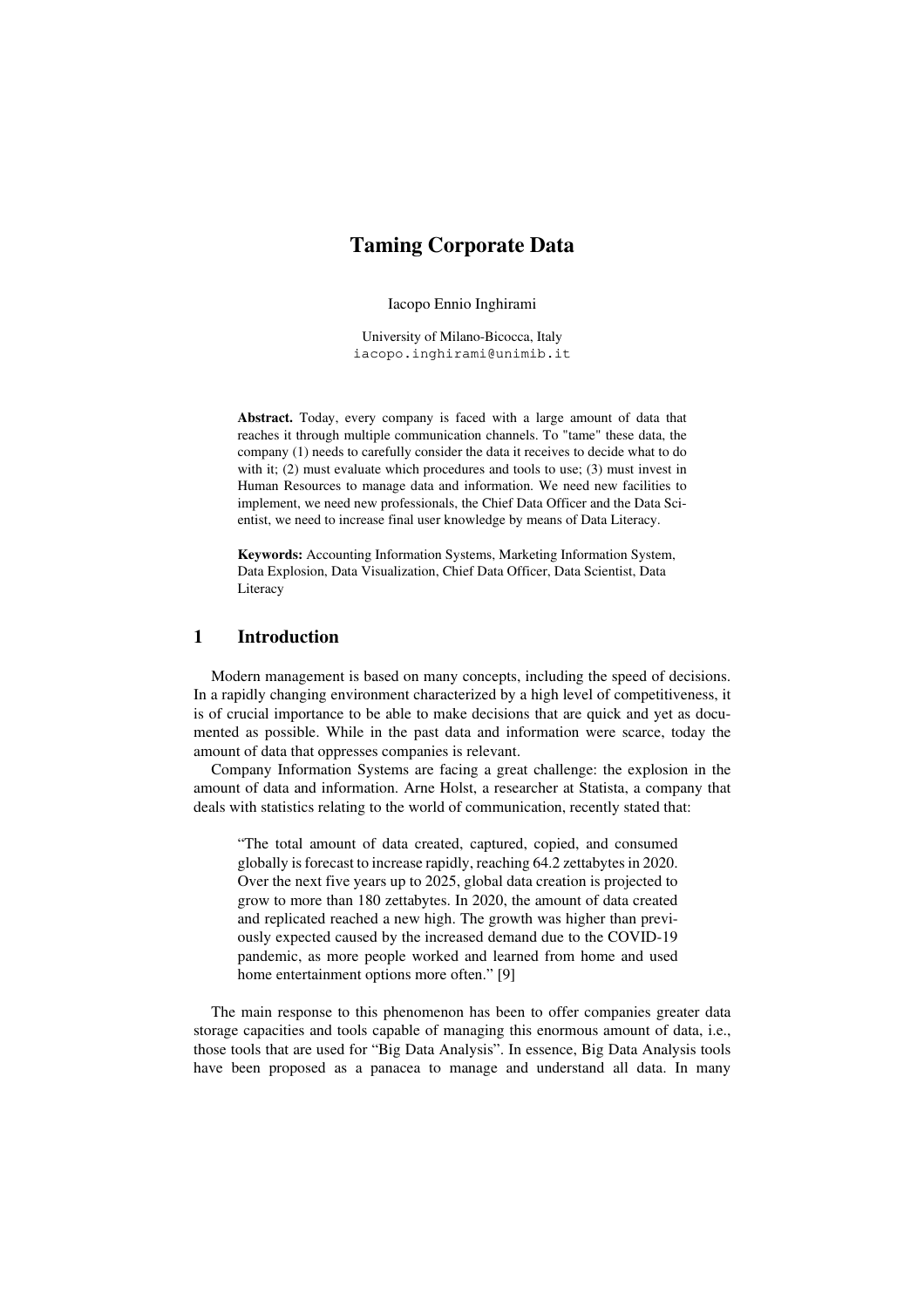environments, Big Data Analysis can provide interesting perspectives that can really guide business strategies. However, in our opinion, it makes no sense to deal with data relating to Accounting and Sales with Big Data tools.

"Big Data is the Information asset characterized by such a High Volume, Velocity and Variety to require specific Technology and Analytical Methods for its transformation into Value." [3]

Accounting and Sales managers are perfectly familiar with the data that feeds their respective systems. We are indeed faced with data that is neither High Volume nor Variety. A Chief Financial Officer (CFO) will be able to describe in detail the structure and contents of the data flows that feed the Accounting Information Systems.

In the same way, a Chief Sales Officer (CSO) can describe the structure, contents and correlations that link the data of the flows that feed the Marketing Information System (MKIS). Just as it will be able to predict certain customer behaviours without resorting to sophisticated Data Mining techniques or heavy Big Data Analytics procedures.

The point is that all the data relating to accounting comes from well-structured flows and from known sources. The case of Marketing data is different: in addition to structured data flows from known sources, there may be unstructured data sources from different sources. Furthermore, we may notice that in Marketing, unstructured data prevails over structured data.

It is necessary to rethink the Information Systems and redesign them so that they are ready to face the new challenges, that is to be able to manage structured and unstructured data. In the present work we will illustrate the three trends that will allow Information Systems to be revolutionized:

- 1. The Data Lakes, which will replace the current Data Warehouses.
- 2. The inclusion in the company of new human resources: the Chief Data Officer and the Data Scientists
- 3. The need to develop adequate Data Literacy in the company.

How can companies cope with it and "tame" the staggering quantities they receive daily? With this paper we will try to answer these three questions:

- RQ1: How should the tools used in the company evolve?
- RQ2: How should data processing procedures change?
- RQ3: How should organizational structures evolve to face the challenges related to data and information management?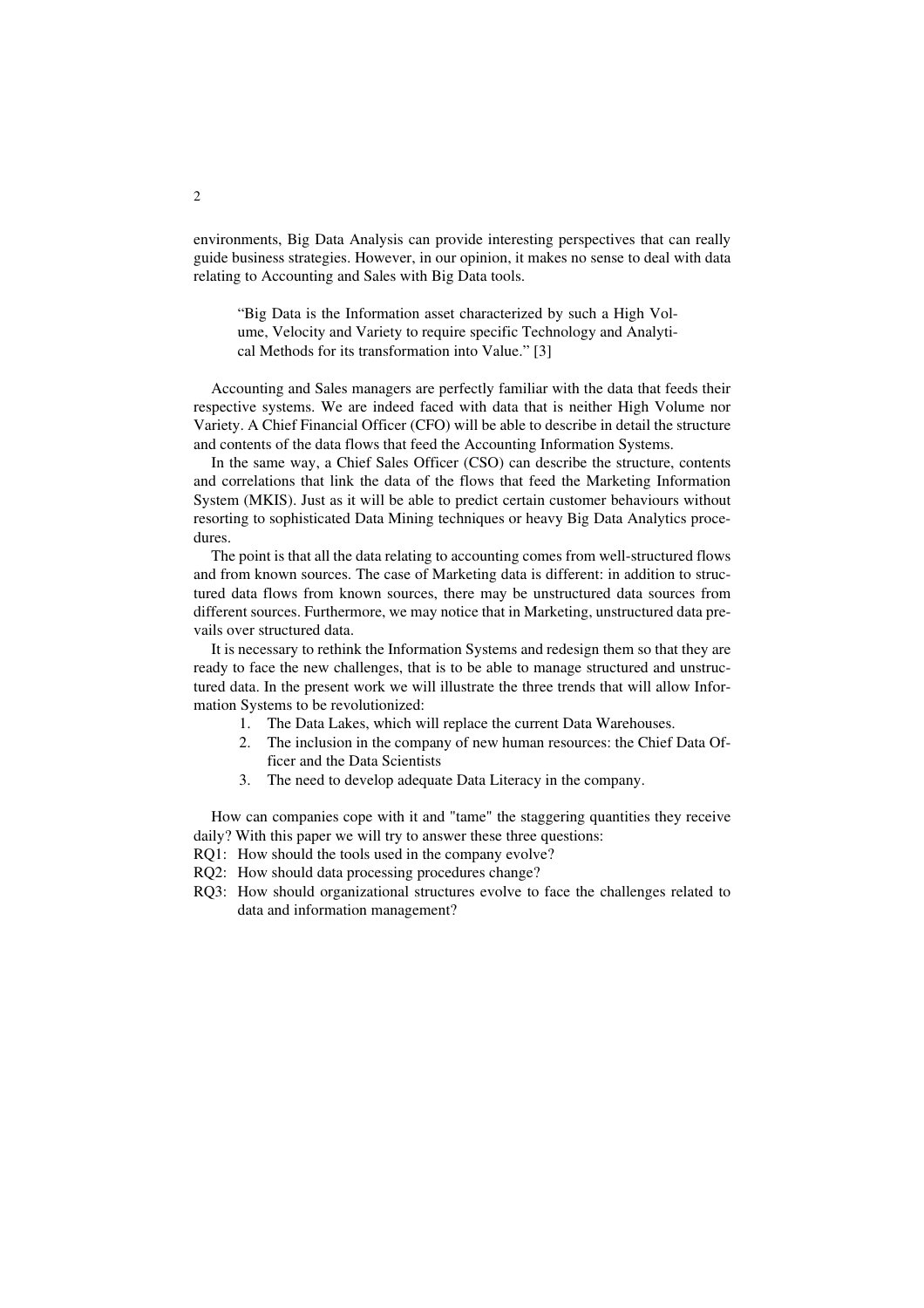## **2 Rethinking Technological Structures.**

#### **2.1 The Classic Data Warehouse Model.**

We can identify at least three main categories of data and information: Raw Data, Processed Data and Information.

- Raw Data is the data that arrives through the company's communication channels.
- Processed Data are structured, organized, cleaned up data which is stored in special Data Warehouse Servers and obtained from Raw Data through the Extraction, Transformation and Loading (ETL) procedures.
- The BI stage data and information are the data and information obtained from end users using Business Intelligence tools.



**Fig. 1.** – From raw data to information (classic Data Warehouse Model)

The management of Raw Data and the procedures that transform such data into Processed Data are managed by the company's IT structures [10]. The management of data and information in Business Intelligence systems is instead delegated to the end users (see fig. 1).

#### **2.2 The Data Lake Model.**

Data Lake (DL), as a relatively new concept, is defined in both academic community and industrial world [16]. All the existing definitions respect the idea that a DL is a repository storing raw data in their native format.

We will have data from Web Logs, social media, Corporate Systems (OLTP, ERP, CRM, etc.), various documents, emails, data from IoT devices and other Cloud devices. Yet, different definitions have different emphases [16]. Regarding input, [5] introduces that the input of a DL is the data within an enterprise. Regarding process, [13] emphasizes that there is no process during the ingestion phase and [2, 6, 13, 15] introduce that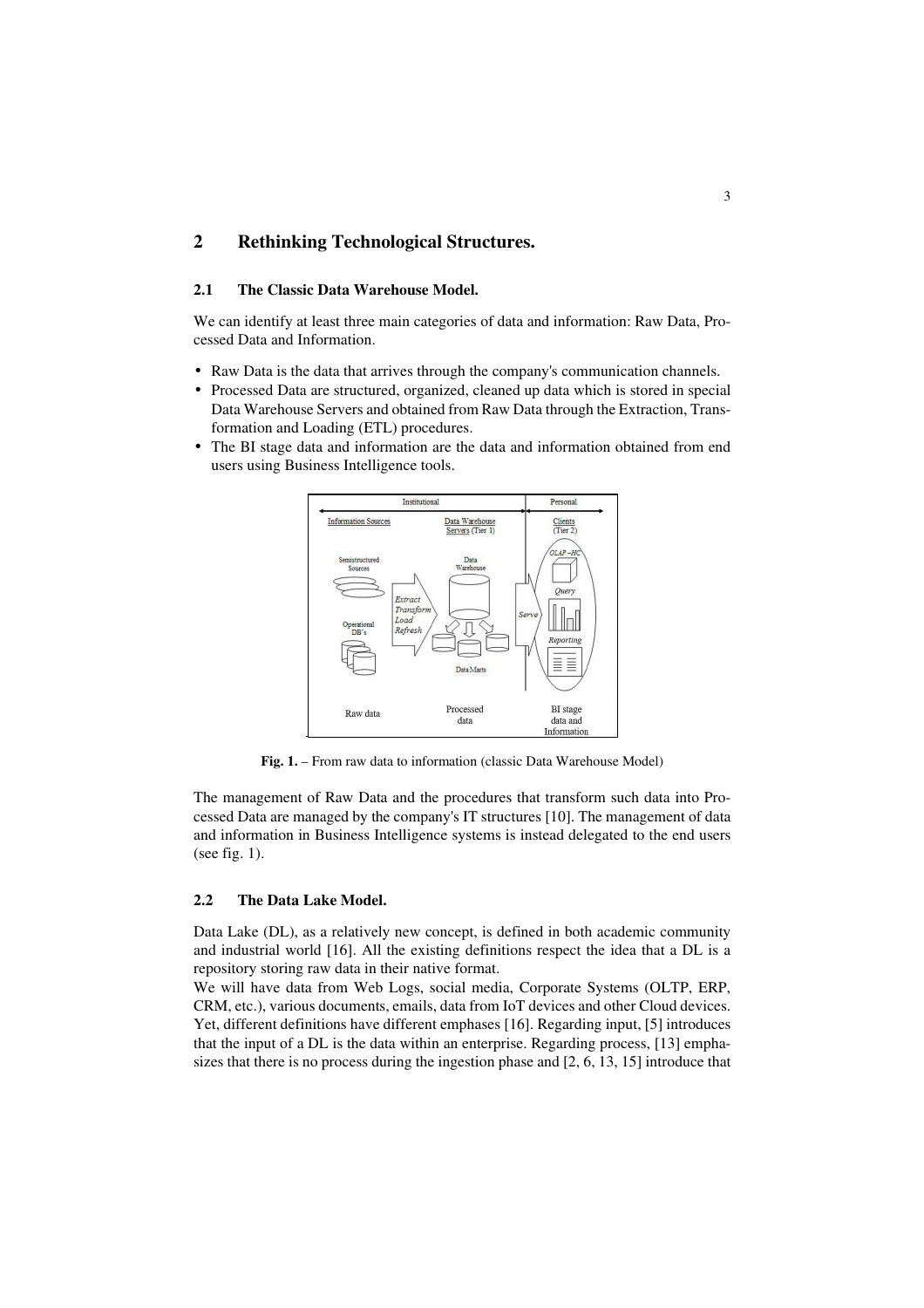data will be processed upon usage. Regarding architecture, [5] presents that DLs are based on an architecture with low-cost technologies. Regarding governance, metadata management is emphasized in [6]. And regarding users, [12] presents that data scientists and statisticians are DL users.

Basically, Data Lakes are the evolution of Data Warehouses: while in the latter the data must be structured, the DLs are able to manage any form of data, structured or not. Another feature that almost all DLs have in common is that of being in the Cloud, to be scalable and inexpensive.

The main procedures concerning the DLs are:

- 1. DATA INGESTION: Extracts data from a variety of sources and loads it into the lake.
- 2. DATA PROCESSING: Runs transformation routines and algorithms on raw data.
- 3. STORAGE: Stores vast quantities of data in a range of formats.
- 4. ANALYTIC SERVICES: Allows users to analyse processed data for a variety of use cases.
- 5. SECURITY & GOVERNANCE: Ensures the availability, usability, and integrity of data.



**Fig. 2.** – From raw data to information (Data Lake Model) [16]

The main idea of DLs is to ingest raw data without process and process data upon usage [16]. Therefore, Data Lakes keep all the information and have a good flexibility. Nevertheless, DLs, which contain a lot of datasets without explicit models or descriptions can easily become invisible, incomprehensible and inaccessible. So that it is mandatory to set up a Metadata Management System for DL [17]. In fact, the importance of metadata has been emphasized in many papers [1, 6]. The first problem that needs to be solved is the content of the metadata.

# **3 Rethinking Organizational Structures.**

#### **3.1 An emerging role: the Chief Data Officer.**

The chief data officer has a significant measure of business responsibility for determining what kinds of information the enterprise will choose to capture, retain and exploit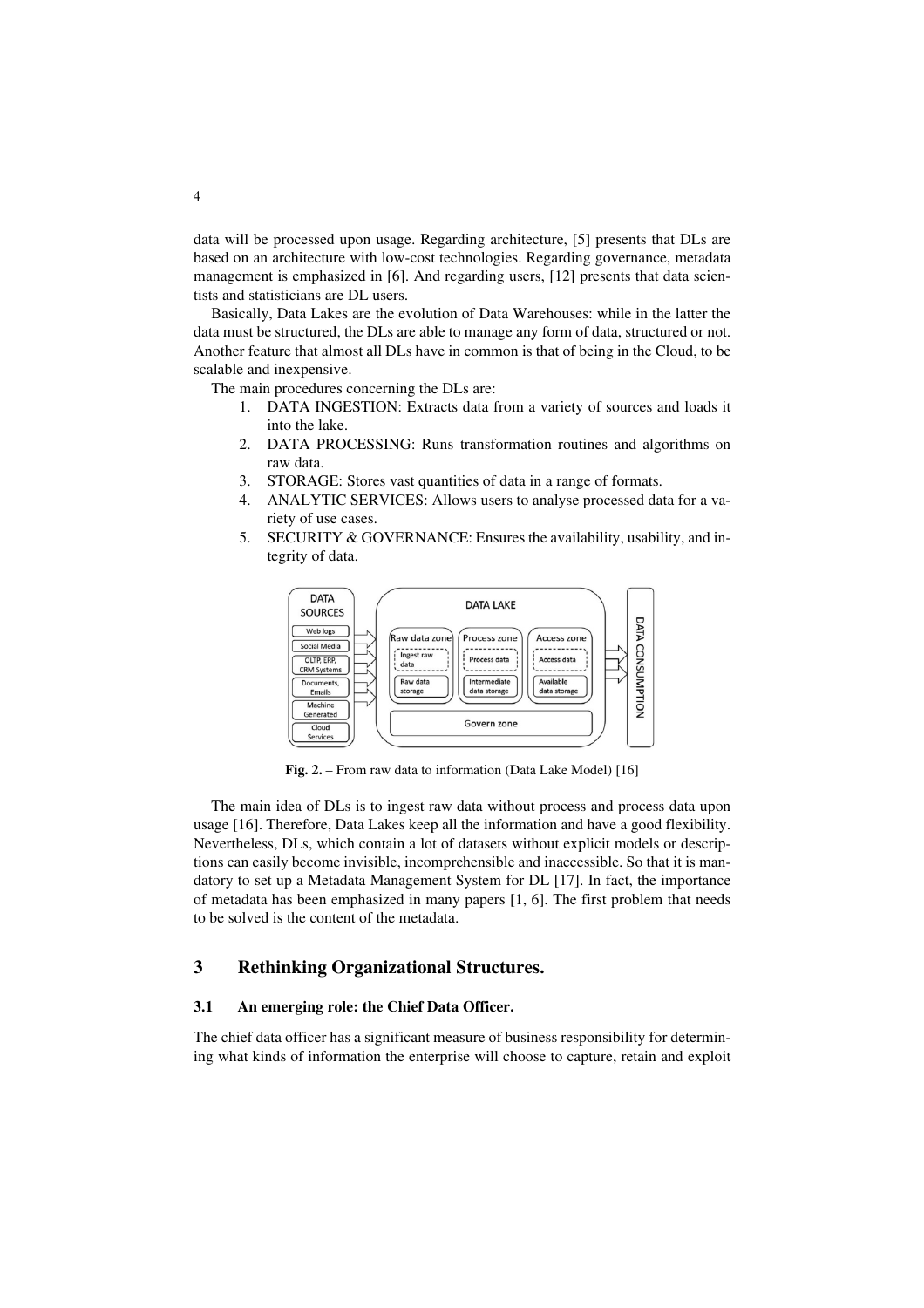and for what purposes. A chief data officer's purpose is to connect the technological results to the needed business results. Various other roles entail understanding the business value. It means using data to derive business outcome. Some responsibilities include the governance, advising & monitoring enterprise data. In terms of operations, it means enabling data usability along with efficiency and availability. They must innovate which means driving the business towards digital transformation innovation, cost reduction, and revenue generation. Their role is also to provide supporting analytics with reports on products, customers, operations, and markets. [20, 14, 11]

In many ways the job of the Chief Data Officer is like that of the Controller. The Controller is devoted to enable the four characteristics of management control [8]: repair, internal transparency, global transparency and flexibility related to the new budgeting practices in one global paper company. Findings The implementation of rolling forecasting was a major attempt at 'repair' to remedy the incompleteness of accounting information, which made controllers experts in producing and delivering more realistic forward-looking information in the organization. The increasing internal and global transparency of new budgetary practices enabled controllers at various levels of organization to develop new competences, which helped controller network to build a holistic view of the totality of control and supply more relevant information in organization.

#### **3.2 A new profession: the Data Scientist**

More than anything, what data scientists do is make discoveries while swimming in data. It's their preferred method of navigating the world around them. At ease in the digital realm, they can bring structure to large quantities of formless data and make analysis possible. They identify rich data sources, join them with other, potentially incomplete data sources, and clean the resulting set. In a competitive landscape where challenges keep changing and data never stop flowing, data scientists help decision makers shift from ad hoc analysis to an ongoing conversation with data. [18, 3]

### **4 Widespread capabilities: Data Literacy**

Whilst the fields of machine learning, data analysis and visualization are rich, there is surprisingly little research into the human component, particularly as it applies to more complex data. What are the competences that people must acquire to learn from and solve problems with data? What new skills must humans learn in order to both design, interpret and critique complex data analysis and visualisation?

The term "data literacy" is used to broadly describe the set of abilities around the use of data as part of everyday thinking and reasoning for solving real-world problems. Data literacy is increasingly considered to be a life skill, as daily interactions with data become ever more commonplace and individuals more frequently make judgments from data and make decisions regarding the use of their own personal data [19]

The problem of Data Literacy is particularly relevant for two reasons: on the one hand, companies require human resources capable of interacting profitably with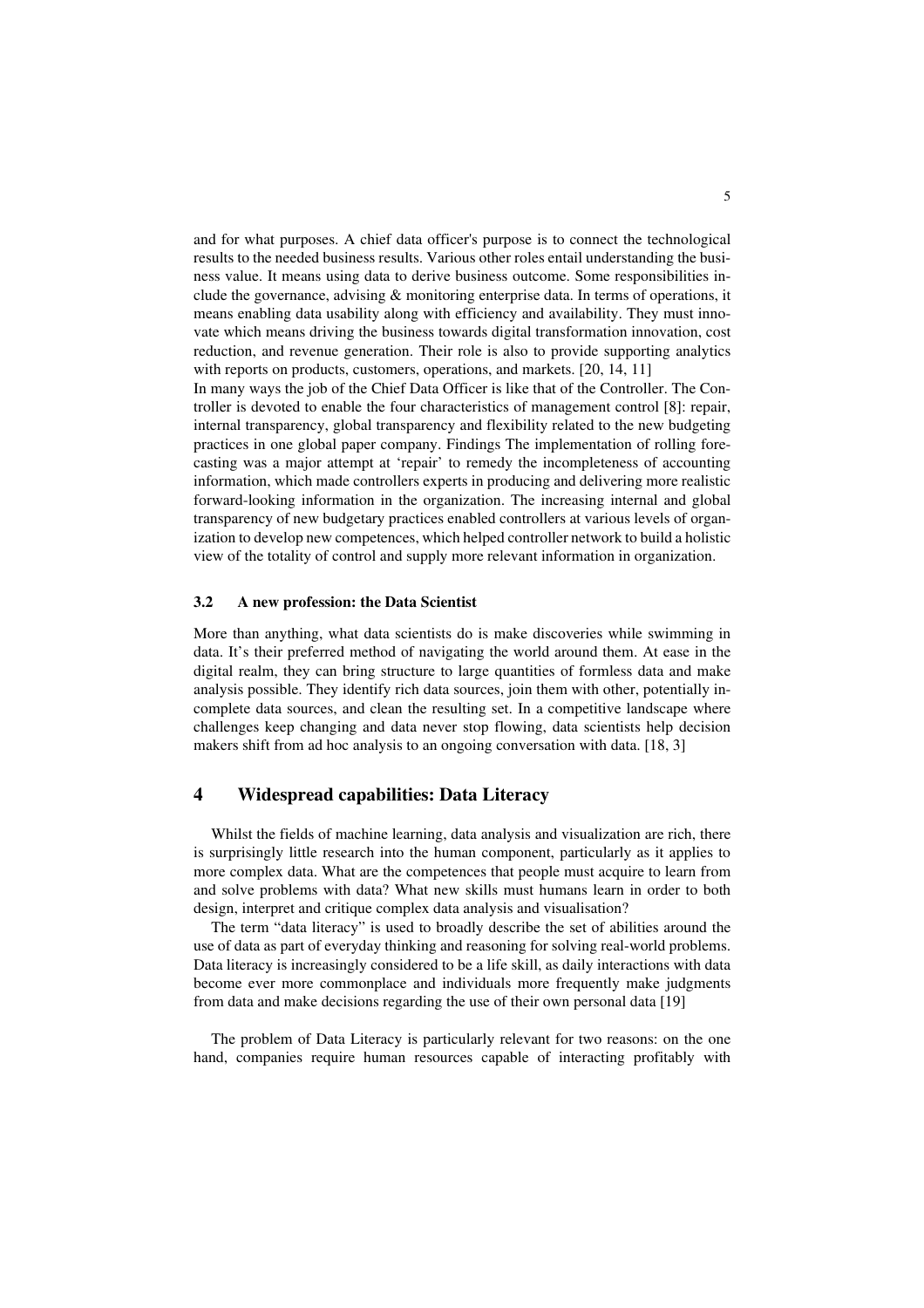systems, managing to make the most of them. On the other hand, it is necessary for the academic world to adapt its courses and provide its students with all the Data Literacy that allows them to take advantage of new capabilities of information systems.

Furthermore, as we have found, the DL systems are dedicated to data scientists and statisticians and therefore a further step forward is necessary that also allows end users to take advantage of new technologies. This means improving current DL systems or adding interfaces to these systems that facilitate their use.

## **5 Conclusions**

We dream of an agile but robust system, able to support the multiple needs of end users. Unfortunately, the increasingly complex environment pushes us to find even more complex solutions. However, it is necessary to continue to seek a certain ease of use, so that information systems do not remain the prerogative of specialists.

With this paper we had try to answer these three questions:

- RQ1: How should the tools used in the company evolve?
- RA1: It is necessary to replace the old systems, the Data Warehouses, with the more modern Data Lakes, which can manage any type of corporate information.
- RQ2: How should data processing procedures change?
- RA2: The systems incorporate data and information and process them on demand using metadata. These processed data will be used to create tables, graphs and anything else that can be used to manage the company.
- RQ3: How should organizational structures evolve to face the challenges related to data and information management?
- RA3: From the point of view of Human Resources, we must bring two new figures into the company: the Chief Data Officer (CFO) and the Data Scientist. It is also necessary to introduce the concept of Data Literacy in the company, which allows all users to create tables and graphs to illustrate their information.

#### **References**

- 1. Alserafi, A., Abell´o, A., Romero, O., Calders, T.: Towards information profiling: data lake content metadata management. In: 2016 IEEE 16th International Conference on Data Mining Workshops (ICDMW), pp. 178–185. IEEE (2016)
- 2. Campbell, C.: Top five differences between data lakes and data warehouse, January 2015. https://www.blue-granite.com/blog/bid/402596/top-five-differencesbetween-data-lakesand-data-warehouses (2015)
- 3. Davenport TH, Patil DJ. Data scientist. Harvard business review. 2012 Oct;90(5):70-6. (2012)